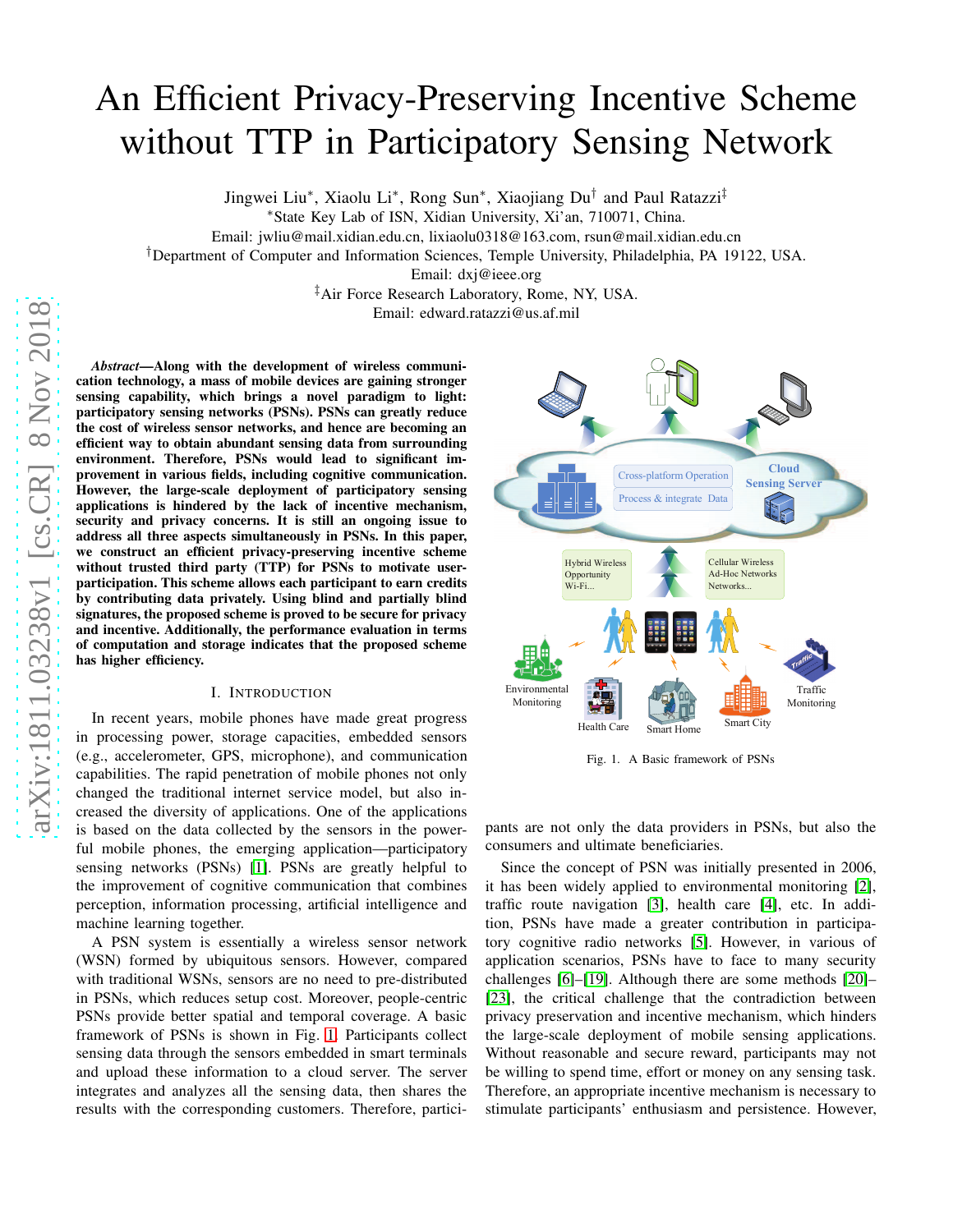the identities and other sensitive information of participants may be abused by the cloud server in the incentive scheme. Therefore, in this paper, we propose an efficient privacypreserving incentive scheme to meet requirement of security and privacy preservation in PSNs.

Although there have been plenty of research efforts on privacy preservation in PSNs [\[24\]](#page-5-9)–[\[26\]](#page-5-10), most of them do not consider incentive mechanisms for participants. Cristofaro et al. [\[25\]](#page-5-11) proposed a secure framework of participant-sensing instead of the detailed algorithm. Kapadia et al. [\[26\]](#page-5-10) proposed a scheme to gather sensing data anonymously, named Anony-Sense. Nevertheless, in these schemes, it is still an open issue that there is few appropriate incentives involved in the sensing task to attract more users' participation.

In addition, many studies of incentive mechanisms in PSNs have appeared gradually. In [\[27\]](#page-5-12), Lee et al. proposed a reverse auction scheme based on dynamic price, named RADP. Yang et al. [\[28\]](#page-5-13) presented two incentive models based on the games and auctions from the perspective of data requestors and participants separately. Nonetheless, there are no privacypreserving measures in these schemes, so the users' privacy is likely to be leaked. It may cause unnecessary troubles.

Until now, the joint-design on the above two issues still has not attracted sufficient research attention. They urgently need to be considered for adapting the extensive applications of PSNs. For instance, one of the most effective solutions, the pseudonym, is used to conceal a participant's real identity in PSNs. In this scheme, each participant generates his/her tokens and commitments in cooperation with the server using blind and partially blind signature to protect privacy against the attacks by any third party. In this paper, we propose an efficient privacy-preserving incentive scheme without trusted third party (TTP) through a credit-based approach, which allows each user to earn credits by contributing sensing data without leaking his/her privacy.

The rest of this paper is organized as follows. In section II, we briefly introduce some preliminaries including the system model, threats models, cryptographic primitives, etc. In section III, we describe the proposed scheme in detail and analyze its security properties. In section IV, the performance is evaluated. Finally, we conclude the paper in section V.

# II. PRELIMINARIES

## *A. System Model*

Recently, some models have been proposed for data collection or processing [\[29\]](#page-5-14), [\[30\]](#page-5-15). In this paper, we propose a people-centric model for the privacy-preserving incentive scheme, as shown in Fig. [2.](#page-1-0) We define three different entities that are identified as follows:

- Sensing Data Requestor (SDR): The SDRs send queries to the sensing server for the desired statistics and context data. As customers of PSN services, they need to indicate which types of data they are interested in obtaining.
- Sensing Participant (SP): The SPs are responsible for collecting the relevant data with sensors and uploading them to the sensing server via 3G/4G or Wi-Fi.



<span id="page-1-0"></span>Fig. 2. System model

• Sensing Server (SS): The SS manages the PSN services to facilitate effective sharing of data between SPs and SDRs. The SS collects sensing reports from the SPs and answers the SDRs based on analysis results on the collected data.

The basic workflow is described as follows. When an SDR requires some data, it needs to send a query to the SS. The SS transforms the query into one or more tasks and publishes them to a task queue. If the SP decides to take part in a certain task, he/she will collect sensing data in accordance with the task requirements and summarize a report with a random pseudonym. Then, he/she submits the report to the SS using a new pseudonym. Accordingly, the SS pays a certain number of credits to the corresponding SP. After obtaining enough data reports, the SS integrates and analyzes all reports, then sends feedback to the SDR.

## *B. Threat Models*

#### 1) Threats to incentive

With respect to incentive, we assume that the SS is honest. On receiving valid virtual credits from SPs, the SS will not repudiate to pay. Otherwise, it would affect SPs' enthusiasm to participate in the sensing task in the future. In this case, we assume there exist two types of threats to the incentive mechanisms: firstly, a dishonest SP may upload the same data report repeatedly or reuse expired credit tokens in an attempt to obtain more credits than allowed; secondly, a malicious SP may compromise the other SPs for their credit tokens, or forge the tokens to earn more credits.

2) Threats to privacy

We assume that the SS may be curious about which tasks have been accepted or which reports have been submitted by SPs. Thus, there are also two types of threats to privacy of the SPs in this case. On one hand, the SS tries to link the identities of participants to some reports that may contain sensitive information. On the other hand, a malicious server may attempt to infer a certain participant' real identity through multiple tasks requested by him/her.

# *C. Cryptographic Primitives*

*1) Pseudonym:* Due to the pseudonym, no entity can link a submitted report to the actual participant. To the best of our knowledge, the pseudonym is an effective solution to protect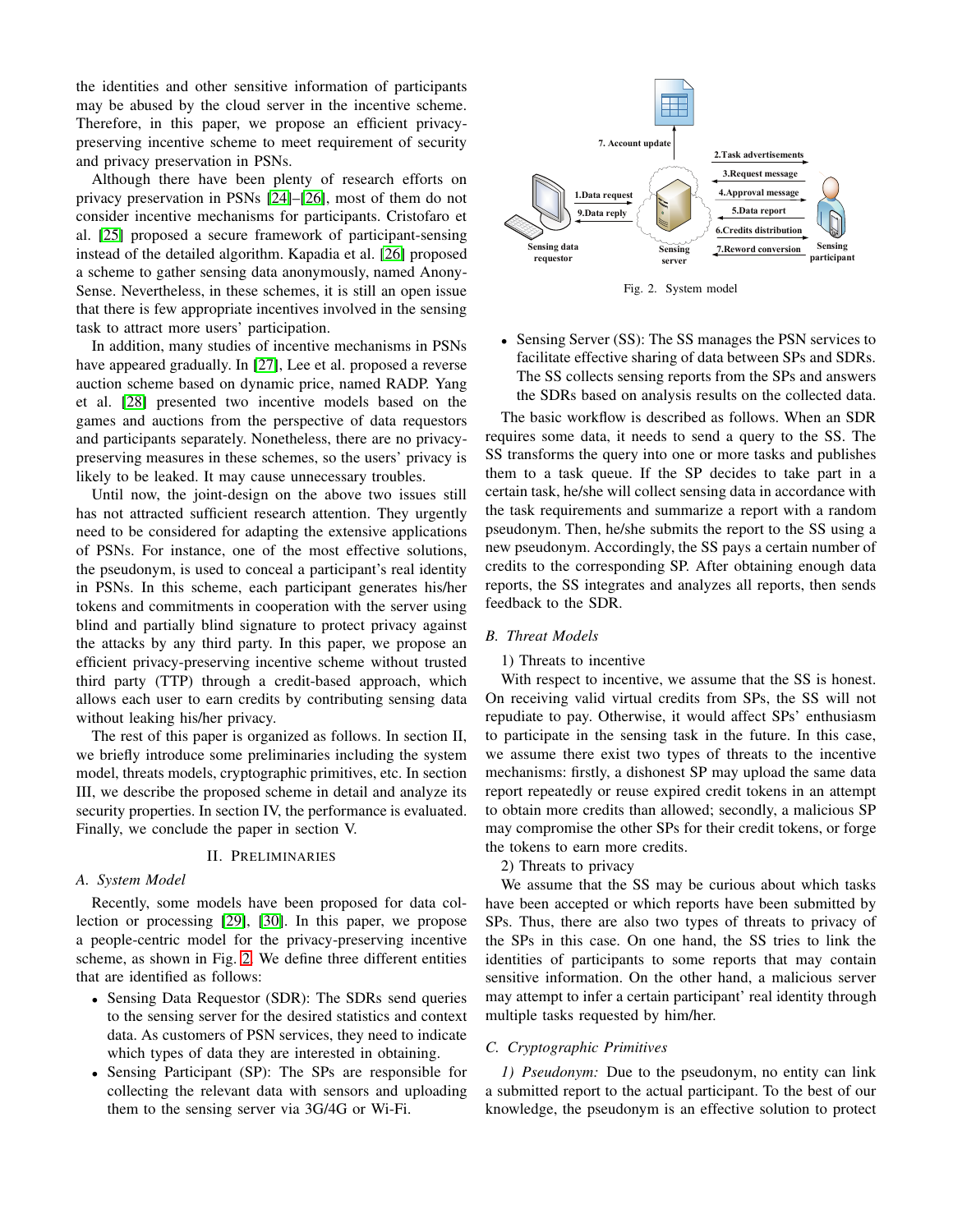SPs' privacy. It is difficult for an adversary to establish a relationship between a participant and the data report from a randomized ID instead of the actual ID.

*2) Blind Signature:* Blind signature was first introduced by D. Chaum in 1983, which can effectively protect the content of the messages that need to be signed. Due to properties of blindness, untraceability and unforgeability, blind signature is often used in electronic cash protocols to protect privacy.

*3) Partially blind signature:* In partially blind signature, there is a part of common information should be pre-agreed upon (e.g., index of task). Similarly, the signer is not allowed to know the other part of information. Thus, he/she cannot link the signature to the communication session from which the signature is obtained.

## *D. Assumptions*

In this paper, we put forward following three assumptions:

- Firstly, we assume that the SS and each SP have several pairs of public/private keys issued by a certified authority to authenticate each other.
- Secondly, we suppose that each task can only be requested once by each participant.
- Thirdly, we assume that users' mobile phones should be kept securely.

# III. AN EFFICIENT PRIVACY-PRESERVING INCENTIVE SCHEME WITHOUT TTP IN PSNS

To solve the contradiction between privacy preservation and incentive mechanism, we propose an efficient privacypreserving incentive scheme without TTP for PSNs. In the scheme, we combine three types of techniques: pseudonyms, blind signature and partially blind signature together to protect the privacy of SPs.

#### *A. Design Objectives*

The proposed scheme should provide a reasonable incentive mechanism to maintain users' enthusiasm for their participation, and ensure that attackers cannot get users' sensitive information. In terms of incentive, SPs can obtain corresponding credits by completing the sensing tasks. In general, an SP can earn at most  $c_{max}$  credits from the task published by the SS. With respect to privacy-preserving, when the SP requests multiple tasks, the SS is unable to link these tasks to it. Also, the SS cannot link the uploaded reports to it.

#### *B. Privacy-Preserving Incentive Scheme in PSNs*

In PSNs, the SS may publish many tasks in batch in a certain time slot, namely task windows. In chronological order, various tasks are distributed in these windows. Without loss of generality, we consider the first task window. The tasks in this window are numbered  $1, 2, ..., M$ . The SS needs to maintain a list of tokens for each task.

In the proposed scheme, we use blind and partially blind signature in [\[31\]](#page-5-16) to protect SPs' sensitive information. The primary notations used in this paper are given in TABLE [I.](#page-2-0) The SS generates the private/public key pair  $d$  and  $e$  for RSA

TABLE I **NOTATIONS** 

<span id="page-2-0"></span>

| <b>Notations</b>                          | Description                                         |
|-------------------------------------------|-----------------------------------------------------|
| e, d                                      | The public/private keys for blind RSA signature     |
| $K_1, K_2$                                | The SS's private keys for partially blind signature |
| $r_1, r_2, r_3$                           | The secure numbers of SP                            |
| $c_i \in [c_{min}, c_{max}]$              | The number of credits paid to SP for a task         |
| $\gamma_i, \delta_{ij}, \varepsilon_{ij}$ | Request token, report token, credit token           |
| H                                         | A cryptographic hash function                       |
| $T_i$                                     | A timestamp                                         |
| RID, PID                                  | The real identity and pseudonym of an SP            |

signature and blind RSA signature, two private keys  $K_1, K_2$ for partially blind signature. Each SP randomly selects three secure numbers:  $r_1$ ,  $r_2$  and  $r_3$ . These keys and numbers should be kept unchanged in different task windows. In addition, the SP also need to choose different pseudonyms and a one-way hash function H.

*1) Task Request:* The SS first publishes some tasks including the requirements, the deadline and a possible range of credit  $c_i \in [c_{min}, c_{max}]$ . If an SP decides to take part in the task  $i$  ( $i \in [1, M]$ ), he/she should communicate with the SS to request this task by using a pseudonym  $PID_1$ . Firstly, the SP negotiates the common information  $i$  with the SS and requests RSA signature on the hash value of RID to prove his/her identity in the credit deposit phase. Secondly, if the SS agrees with the common information, it returns the signature in an approval message:

$$
SS \to SP : sign_d(H(RID))
$$
 (1)

Then, the SP selects a random number  $r_1$  and computes a request token identifier  $\tau_i = H(i||H(r_1))$  to ask for a partially blind signature on  $\langle i, \tau_i \rangle$ . The SS signs blinded  $\langle i, \tau_i \rangle$  with its private key  $K_1$  and returns the signature to the SP. So the SP can obtain  $PBS_{K_1}(i, \tau_i)$  as the commitment and set  $\gamma_i = \langle i, \tau_i, PBS_{K_1}(i, \tau_i) \rangle$  as the request token. Note that the SP can only obtain one request token with  $\tau_i$  for the task. Finally, the SP sends the request token to the SS:

$$
SP \to SS : PID_1, i, \tau_i, PBS_{K_1}(i, \tau_i)
$$
 (2)

On receiving the SP's request token, the SS verifies the correctness of the signature  $PBS_{K_1}(i, \tau_i)$ . If it is valid, the SS sends the initial price  $c_{max}$  to the SP. At the same time, the SS stores the used request token into its list to prevent the SP from reusing it.

*2) Report Submission:* In order to obtain the report token, the SP does as follows:

- Choose a random number  $r_2$  and compute a credit token identifier  $m_{ij} = H(i||j||H(r_2))||sign_d(H(RID)),$ where  $j = 1, 2, ..., c_{max}$ ;
- Select a random number  $r_3$  and compute blind factor  $z_{ij} = H(i||j||H(r_3));$
- Generate the blinded message  $\mu_{ij}$  =  $(m_{ij} \times$  $z_{ij}^e$ ) mod q. The report token identifier is  $b_{ic}$  =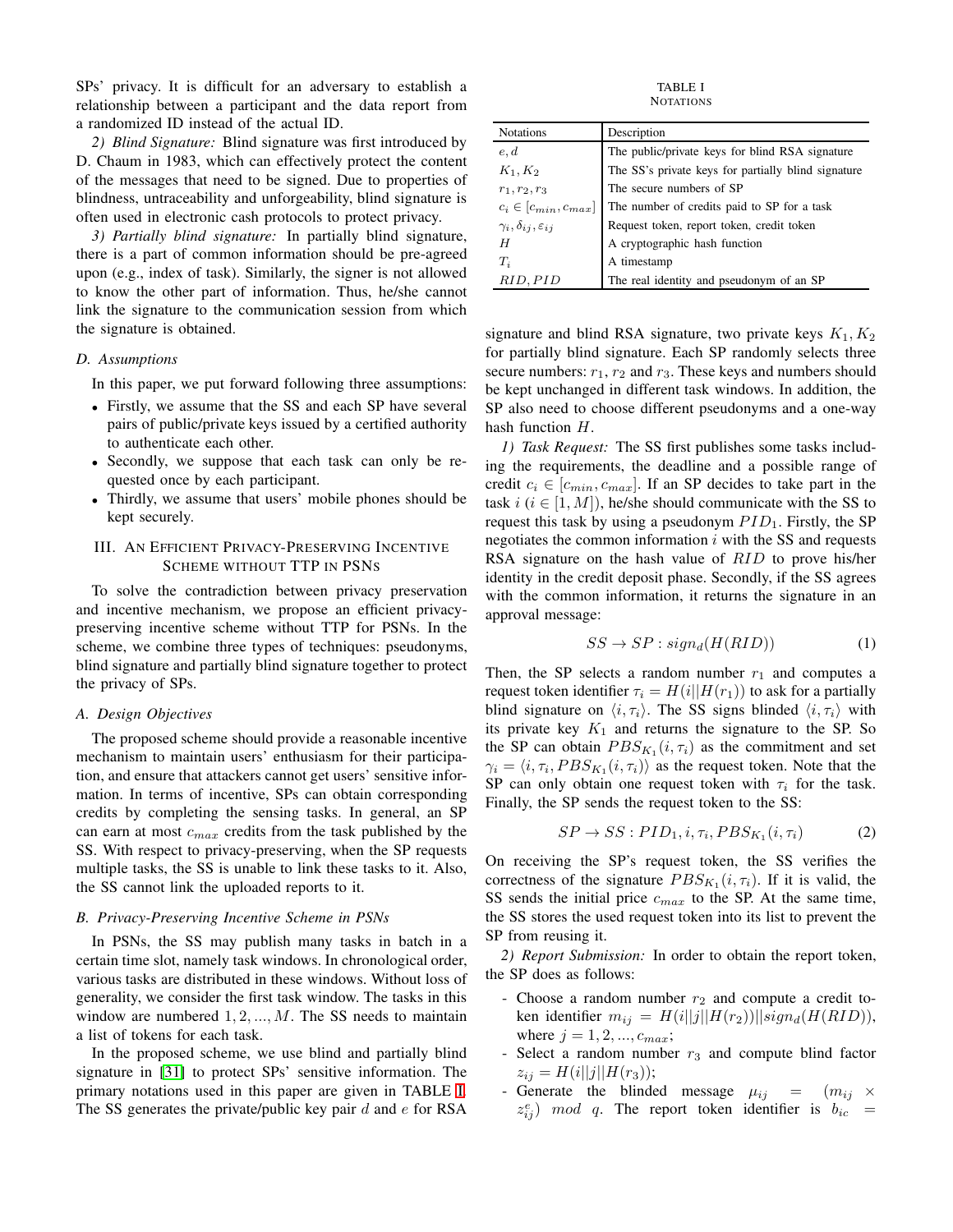$H(\mu_{i1}||\mu_{i2}||...||\mu_{ic_{max}}||i||c_{max});$ 

- Request a partially blind signature on  $\langle i, b_{ic} \rangle$  using another random pseudonym  $PID_2$ .

Upon receiving the request from the SP, the SS signs blinded  $\langle i, b_{ic} \rangle$  with its private key  $K_2$  and delivers the signature to the SP. After removing the blind factor, the SP obtains  $PBS<sub>K<sub>2</sub></sub>(i, b<sub>ic</sub>)$  as the commitment. Therefore, the report token for this task is  $\delta_{ic} = \langle i, b_{ic}, PBS_{K_2}(i, b_{ic}) \rangle$ . Note that the SP can only get one report token with  $b_{ic}$  for the task. Then, the SP encrypts the data report with the SS's public key  $e$ . The  $SP$  submits the report for task i, the report token, the blinded message and a timestamp:

$$
SP \rightarrow SS: PID_2, i, b_{ic}, PBS_{K_2}(i, b_{ic})
$$
  

$$
u_{i1}, u_{i2}, ..., u_{ic_{max}}, T_i, E_e(report)
$$
 (3)

Next, the SS verifies if  $b_{ic} = H(\mu_{i1}||\mu_{i2}||...||\mu_{ic_{max}}||i||c_{max})$ holds. If it dose, the SS knows that  $\mu_{ij}$   $(j = 1, 2, ..., c_{max})$ has also been committed for task  $i$  and then verifies signature  $PBS<sub>K<sub>2</sub></sub>(i, b<sub>ic</sub>)$ . If the signature is valid, it means that  $b<sub>ic</sub>$  has been committed for task *i*. Therefore, the SS stores the legal report token into its list. Furthermore, the SS decides to deliver a certain amount of credit  $c$  ( $c \leq c_{max}$ ) to the SP according to the task difficulty, data quality and other relevant factors. The SS signs  $(\mu_{ij} \parallel T_i)$   $(j = 1, 2, ..., c)$  with its private key:

$$
SS \to SP : sign_d(\mu_{i1} \parallel T_i), ..., sign_d(\mu_{ic} \parallel T_i)
$$
 (4)

Upon receiving  $sign_d(\mu_{ij} \parallel T_i)$ , the SP removes the blinding factor  $z_{ij}^e$  mod q to get blind RSA signature  $sign_d(m_{ij} ||$  $T_i$ ). In this way, the SP obtains c credit tokens  $\varepsilon_{ij}$  =  $\langle m_{ij}, sign_d(m_{ij} \parallel T_i) \rangle$ ,  $(j = 1, 2, ..., c)$ . Without submitting the report, the SP cannot obtain any credit token.

*3) Credit Deposit:* After getting these credit tokens  $\langle m_{ij}, sign_d(m_{ij} \parallel T_i) \rangle$ , the SP can only submit one credit token at a time using his/her real identity RID. So, to mitigate timing attacks, all credit tokens need to be uploaded  $c$  times in a random interval:

$$
SP \to SS : RID, T_i, m, sign_d(m || T_i)
$$
 (5)

After receiving the credit token, the SS verifies if the timestamp  $T_i$  is expired. If it is not, the SS does the following steps: 1) verify the signature  $sign_d(m \parallel T_i)$  with its public key e; 2) verify RID by extracting  $sign_d(H(RID))$  from m. If two signatures are both valid, the SP's credit account can be added by one. At the same time, the SS stores these credit tokens into its list to avoid replay attacks. The flow chart of the above phases is illustrated in Fig. [3.](#page-3-0)

*4) Token Renewal:* For each task, the SS maintains a list of the used tokens to avoid reusing. When a task is completed, the corresponding request tokens and report tokens in the list should be released. However, the credit tokens will be released until all tasks in the same window have been finished or expired. Then, the SPs can request the following  $M$  tasks whose indexes are  $kM + 1$ ,  $kM + 2$ , ...,  $(k + 1)M$   $(k \ge 0)$  if they are willing.



<span id="page-3-0"></span>Fig. 3. Program flow chart of the proposed scheme

#### *C. Security Analysis*

In this part, we analyze the security of the proposed scheme in terms of incentive and privacy. We first give the linkability between different tokens and objects in Fig. [4.](#page-4-0)

*1) Attacks on Incentive:*

Proposition 1. *The proposed scheme can prevent dishonest SPs from earning more than their due credits.*

Proof: Since the SP binds the commitment in each request or report token to the task index through partially blind signature, he/she cannot use the request or report token for another task. Although the SP does not bind the credit tokens to the task index, the credit tokens can not be reused for another task in this window. Because the used credit tokens have been stored in the SS's list. Besides, the timestamp  $T_i$  can resist replay attacks, so dishonest SPs can not reuse the credit tokens in the following task windows for more credits.

Proposition 2. *The proposed scheme can prevent malicious SPs from compromising the other SPs or forging the credit tokens to earn more credits.*

Proof: A malicious SP may compromise the other SPs for their credit tokens, but he/she still cannot earn any credit. Since each credit token is associated with the SP's real identity  $RID$ , the SS will not offer the credit to the other SPs. Furthermore, it is impossible for the malicious SP to forge the signature  $sign_d(H(RID))$ , because the private key d is kept secretly by the SS. Thus, the credit tokens  $\langle m_{ij}, sign_d(m_{ij} \parallel T_i) \rangle$ cannot be forged.

*2) Attacks on Privacy:*

# Proposition 3. *The SS cannot link tasks to the corresponding SP.*

Proof: Since the SP requests tasks with different random pseudonyms in the task request phase, so the SS cannot distinguish if two different pseudonyms belong to the same SP.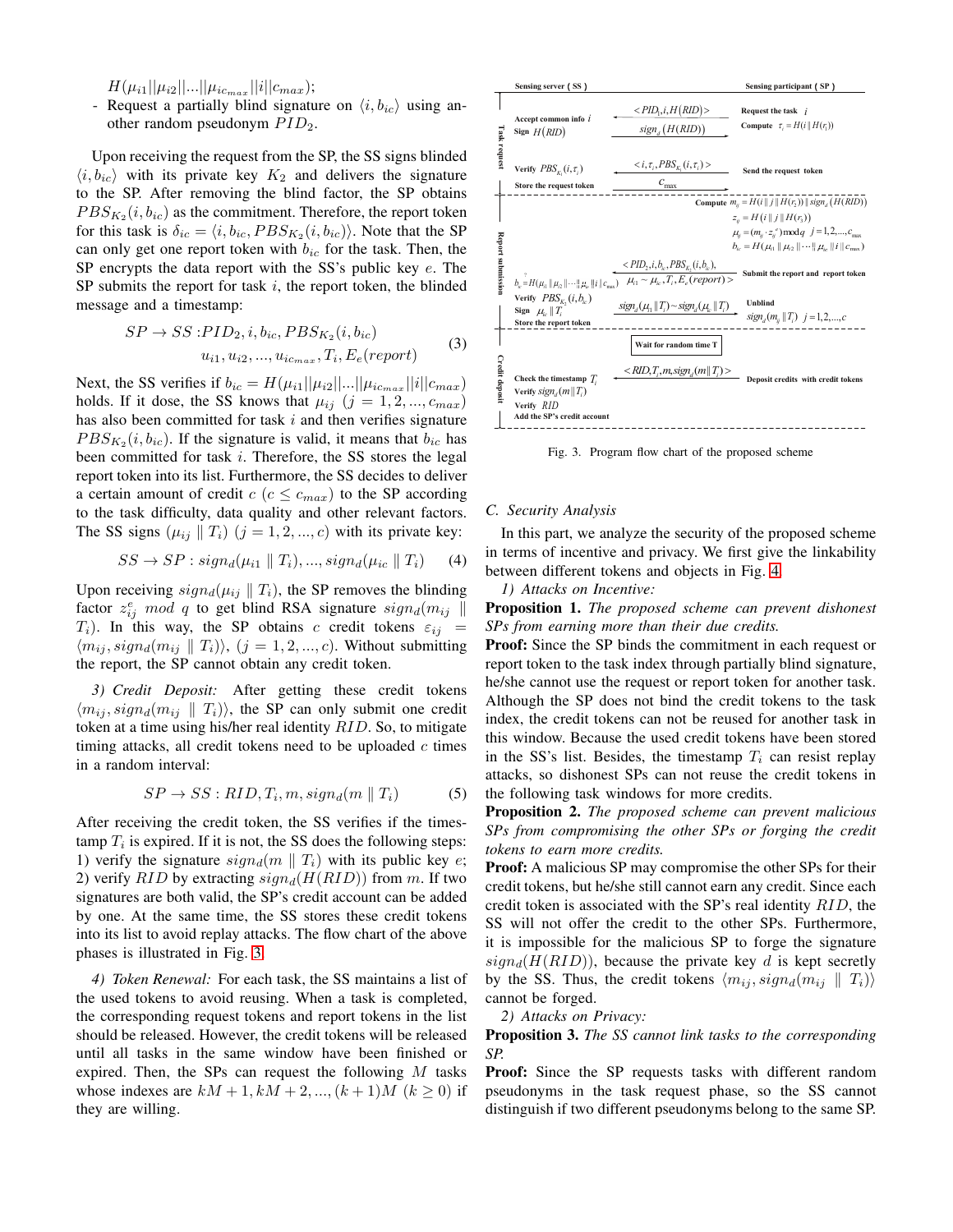

<span id="page-4-0"></span>Fig. 4. The linkability between different components

Thus, the SS is unable to link the tasks to the corresponding SP.

# Proposition 4. *The SS cannot link a report to the corresponding SP.*

**Proof:** The SP uploads a report with a random pseudonym instead of his/her real identity in the report submission phase. Meanwhile, due to the untraceability of the partially blind signature, the SS cannot link the uploaded report to the corresponding SP's real identity, as shown in Fig. [4.](#page-4-0)

Proposition 5. *The SS cannot link the credit tokens to a certain report.*

Proof: Though, in the credit deposit phase, the SP submits the credit tokens with his/her real identity RID, the SS cannot link the credit token to the corresponding report token, because the connection between  $m_{ij}$  and  $u_{ij}$  is covered by  $z_{ij}$  in blind RSA signature.

Within a short time, a task may be completed by one or a few SPs. In this case, if an SP deposits multiple credit tokens once, the SS may directly link the report to this SP. Thus, the SPs need to deposit one credit token at a time to prevent the SS from linking the credit tokens to the report.

## IV. PERFORMANCE EVALUATION

In this section, we analyze the performance of the proposed scheme in terms of storage cast and computation overhead. For the experimental evaluation, the simulation environment is set up in Ubuntu 16.04 with an Intel(R) Core i5-4200U 1.60GHz  $\times$ 2 processor and 2.2GB memory. The proposed scheme will be run 100 times in order to compensate for the randomness of the results.

# *A. Storage Cost*

The SS needs to store a request token and a report token for one task until this task is finished. Also, it requires to store at most  $M \times c_{max}$  credit tokens until all tasks in one task window are completed. Hence, the storage overhead is not heavy for the SS. After submitting the report for the task, the SP is required to store  $c$  credit tokens delivered by the SS. By contrast, in [\[32\]](#page-6-0), each SP needs storing  $M(2 \times c_{max} + 1)$ 



<span id="page-4-3"></span>Fig. 5. Total processing time of our scheme vs. the number of task execution

commitments for the next  $M$  tasks, so our scheme achieves lower storage cost for the SP.

<span id="page-4-1"></span>TABLE II THE RUNNING TIME OF CRYPTOGRAPHIC PRIMITIVES

|    | <b>PRS</b>               | SIG                 |  |
|----|--------------------------|---------------------|--|
| SS | 13.887ms 5.037ms 3.421ms |                     |  |
| SP | 4.279ms                  | $0.469ms$ $0.015ms$ |  |

TABLE III TIME CONSUMPTION

<span id="page-4-2"></span>

|           |          | Task application   Report submission   Credit deposit   Total time |         |          |
|-----------|----------|--------------------------------------------------------------------|---------|----------|
| <b>SS</b> | 17.924ms | 38.109ms                                                           | 4.705ms | 60.738ms |
| <b>SP</b> | 4.793ms  | 11.698ms                                                           |         | 16.698ms |

# *B. Computation Overhead*

In the simulation procedure, the computation overhead is primarily caused by several major cryptographic operations. Table [II](#page-4-1) shows the running time of the cryptographic primitives. "PBS" denotes a partially blind signature, "SIG" denotes an RSA signature, and "H" denotes a hash operation. Table [III](#page-4-2) indicates the processing time of each phase in our scheme when  $M = 1$  and  $c = 5$ . On the SS side, the task request, report submission, and credit deposit phases only take several milliseconds. On the SP side, it just takes a short time for several one-way hash functions running in the terminal devices. Since the SP deposits one credit token each time in the credit deposit phase to protect participants' privacy, the SS has to sign more credit tokens, which may lead to a little more computation burden in the report submission phase. However, the processing time can be reduced if more efficient signature scheme is deployed instead of RSA signature. With the increase of the number of PSN tasks, the time consumption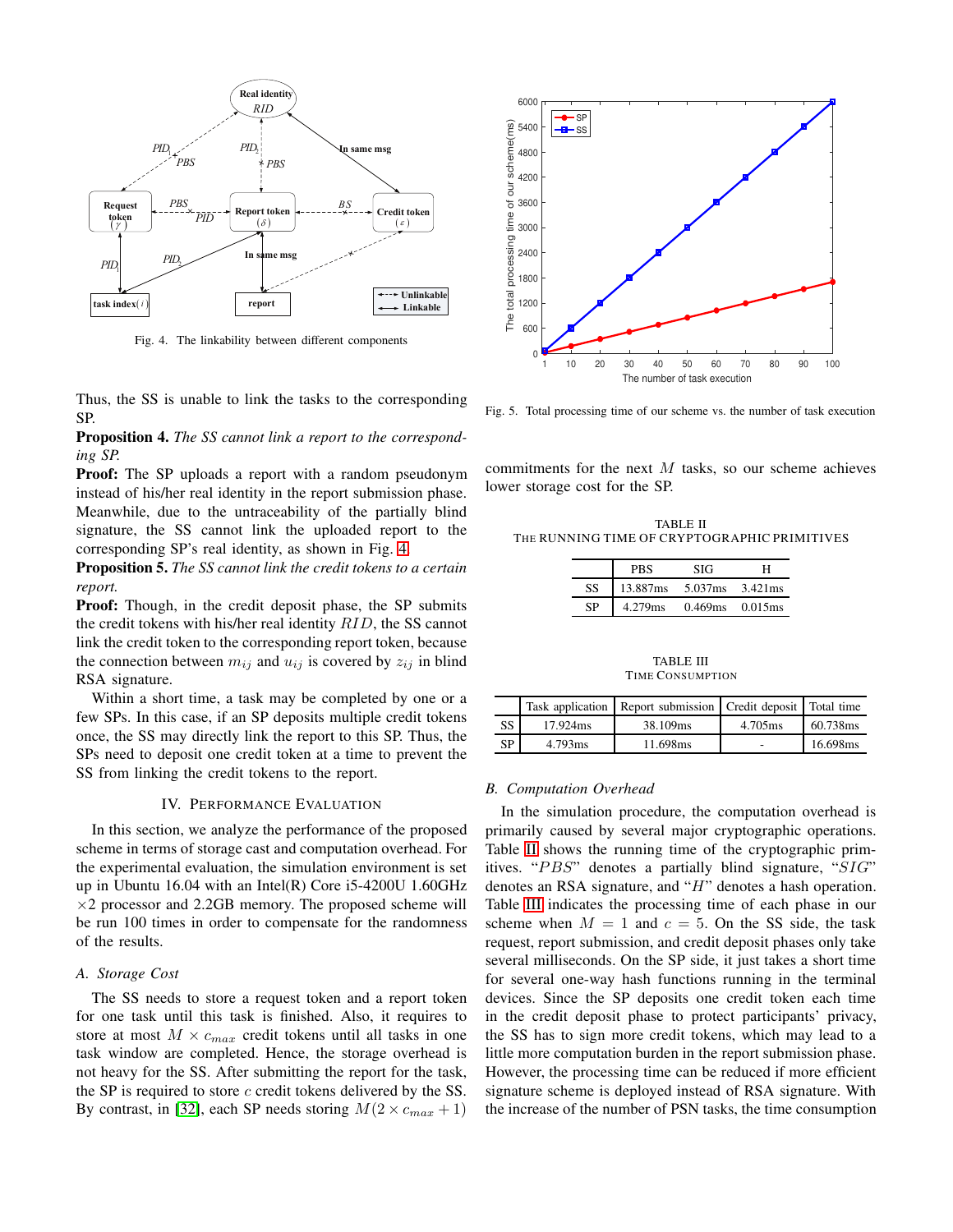in the SS is still reasonable, as shown in Fig. [5.](#page-4-3) Additionally, according to the rough test, the communication overhead is about one thousandth of the computation overhead, so we ignore the communication overhead in the performance evaluation. In summary, our scheme takes reasonable computational overhead to meet the privacy-preserving inventive requirements in PSNs.

## V. CONCLUSION

To facilitate the large-scale deployment of participatory sensing applications, we propose an efficient privacypreserving incentive scheme without TTP to solve the conflict between participants' privacy and incentive in the participatory sensing networks. By combining of timestamp and nonce tokens, it can prevents replay attacks effectively, so dishonest users cannot reuse different tokens. Also, a malicious SS cannot link the reports or tasks to the corresponding SP. Security analysis indicates that the proposed scheme meets the security and privacy-preserving requirements in PSNs. Finally, the performance evaluation shows that the proposed scheme achieves lower computation and storage cost.

## VI. ACKNOWLEDGMENT

This work is supported by Natural Science Basic Research Plan in Shaanxi Province of China (No. 2016JM6057), the 111 Project (B08038) and Collaborative Innovation Center of Information Sensing and Understanding at Xidian University.

#### **REFERENCES**

- <span id="page-5-0"></span>[1] J. A. Burke, D. Estrin, M. Hansen, A. Parker, N. Ramanathan, S. Reddy, and M. B. Srivastava, "Participatory sensing," *Center for Embedded Network Sensing*, 2006.
- <span id="page-5-1"></span>[2] M. Mun, S. Reddy, K. Shilton, N. Yau, J. Burke, D. Estrin, M. Hansen, E. Howard, R. West, and P. Boda, "PEIR, the personal environmental impact report, as a platform for participatory sensing systems research," in *Proc. of the 7th International Conference on Mobile Systems, Applications, and Services*, 2009, pp. 55–68.
- <span id="page-5-2"></span>[3] A. Thiagarajan, L. Ravindranath, K. LaCurts, S. Madden, H. Balakrishnan, S. Toledo, and J. Eriksson, "Vtrack: accurate, energy-aware road traffic delay estimation using mobile phones," in *Proc. of the 7th ACM Conference on Embedded Networked Sensor Systems*, 2009, pp. 85–98.
- <span id="page-5-3"></span>[4] J. Hicks, N. Ramanathan, D. Kim, M. Monibi, J. Selsky, M. Hansen, and D. Estrin, "AndWellness: an open mobile system for activity and experience sampling," in *Proc. of Wireless Health 2010*, 2010, pp. 34– 43.
- <span id="page-5-4"></span>[5] V. S. S. Nadendla, S. Brahma, and P. K. Varshney, "An auction-based mechanism for dynamic spectrum allocation in participatory cognitive radio networks," in *Proc. of 2012 50th Annual Allerton Conference on Communication, Control, and Computing (Allerton)*, 2012, pp. 2120– 2126.
- <span id="page-5-5"></span>[6] Y. Xiang, K. Li, and W. Zhou, "Low-rate ddos attacks detection and traceback by using new information metrics," *IEEE Transactions on Information Forensics and Security*, vol. 6, no. 2, pp. 426–437, 2011.
- [7] X. Du and F. Lin, "Maintaining differentiated coverage in heterogeneous sensor networks," *EURASIP Journal on Wireless Communications and Networking*, vol. 2005, no. 4, pp. 565–572, 2005.
- [8] Q. Xu, Z. Su, Q. Zheng, M. Luo, and B. Dong, "Secure content delivery with edge nodes to save caching resources for mobile users in green cities," *IEEE Transactions on Industrial Informatics*, 2017.
- [9] Y. Xiao, V. K. Rayi, B. Sun, X. Du, F. Hu, and M. Galloway, "A survey of key management schemes in wireless sensor networks," *Computer Communications*, vol. 30, no. 11-12, pp. 2314–2341, 2007.
- [10] X. Du, M. Guizani, Y. Xiao, and H. H. Chen, "Secure and efficient time synchronization in heterogeneous sensor networks," *IEEE Transactions on Vehicular Technology*, vol. 57, no. 4, pp. 2387–2394, 2008.
- [11] J. Liu and W. Sun, "Smart attacks against intelligent wearables in peoplecentric internet of things," *IEEE Communications Magazine*, vol. 54, no. 12, pp. 44–49, 2016.
- [12] X. Du, M. Guizani, Y. Xiao, and H. H. Chen, "A routing-driven elliptic curve cryptography based key management scheme for heterogeneous sensor networks," *IEEE Transactions on Wireless Communications*, vol. 8, no. 3, pp. 1223–1229, 2009.
- [13] H. Zhang, J. Li, B. Wen, Y. Xun, and J. Liu, "Connecting intelligent things in smart hospitals using nb-iot," *IEEE Internet of Things Journal*, 2018.
- [14] X. Du, Y. Xiao, M. Guizani, and H. H. Chen, "An effective key management scheme for heterogeneous sensor networks," *Ad Hoc Networks*, vol. 5, no. 1, pp. 24–34, 2007.
- [15] S. Yu, W. Zhou, S. Guo, and M. Guo, "A feasible ip traceback framework through dynamic deterministic packet marking," *IEEE Transactions on Computers*, vol. 65, no. 5, pp. 1418–1427, 2016.
- [16] X. Du, Y. Xiao, H. H. Chen, and Q. Wu, "Secure cell relay routing protocol for sensor networks," *Wireless Communications and Mobile Computing*, vol. 6, no. 3, pp. 375–391, 2006.
- [17] Y. Xiao, X. Du, J. Zhang, F. Hu, and S. Guizani, "Internet protocol television (iptv): the killer application for the next-generation internet," *IEEE Communications Magazine*, vol. 45, no. 11, 2007.
- [18] F. Hu, X. Cao, and C. May, "Optimized scheduling for data aggregation in wireless sensor networks," in *Proc. of 2005 IEEE International Conference on Information Technology: Coding and Computing(ITCC)*, vol. 2, 2005, pp. 557–561.
- <span id="page-5-6"></span>[19] X. Du and H. H. Chen, "Security in wireless sensor networks," *IEEE Wireless Communications*, vol. 15, no. 4, 2008.
- <span id="page-5-7"></span>[20] S. Yu, W. Zhou, W. Jia, S. Guo, Y. Xiang, and F. Tang, "Discriminating ddos attacks from flash crowds using flow correlation coefficient," *IEEE Transactions on Parallel and Distributed Systems*, vol. 23, no. 6, pp. 1073–1080, 2012.
- [21] J. Zhang, Y. Xiang, Y. Wang, W. Zhou, Y. Xiang, and Y. Guan, "Network traffic classification using correlation information," *IEEE Transactions on Parallel and Distributed systems*, vol. 24, no. 1, pp. 104–117, 2013.
- [22] K. Manandhar, X. Cao, F. Hu, and Y. Liu, "Detection of faults and attacks including false data injection attack in smart grid using kalman filter," *IEEE Transactions on Control of Network Systems*, vol. 1, no. 4, pp. 370–379, 2014.
- <span id="page-5-8"></span>[23] S. Yu, W. Zhou, R. Doss, and W. Jia, "Traceback of ddos attacks using entropy variations," *IEEE Transactions on Parallel and Distributed Systems*, vol. 22, no. 3, pp. 412–425, 2011.
- <span id="page-5-9"></span>[24] A. Pingley, W. Yu, N. Zhang, X. Fu, and W. Zhao, "Cap: A contextaware privacy protection system for location-based services," in *Proc. of 2009 IEEE 29th International Conference on Distributed Computing Systems(ICDCS)*, 2009, pp. 49–57.
- <span id="page-5-11"></span>[25] E. D. Cristofaro and C. Soriente, "Short paper: PEPSI---privacyenhanced participatory sensing infrastructure," in *Proc. of the 4th ACM Conference on Wireless Network Security*, 2011, pp. 23–28.
- <span id="page-5-10"></span>[26] C. Cornelius, A. Kapadia, D. Kotz, D. Peebles, M. Shin, and N. Triandopoulos, "Anonysense: privacy-aware people-centric sensing," in *Proc. of the 6th International Conference on Mobile Systems, Applications, and Services*, 2008, pp. 211–224.
- <span id="page-5-12"></span>[27] J. S. Lee and B. Hoh, "Sell your experiences: a market mechanism based incentive for participatory sensing," in *Proc. of 2010 IEEE International Conference on Pervasive Computing and Communications (PerCom)*, 2010, pp. 60–68.
- <span id="page-5-13"></span>[28] D. Yang, G. Xue, X. Fang, and J. Tang, "Crowdsourcing to smartphones: Incentive mechanism design for mobile phone sensing," in *Proc. of the 18th Annual International Conference on Mobile Computing and Networking*, 2012, pp. 173–184.
- <span id="page-5-14"></span>[29] Q. Xu, Z. Su, B. Han, D. Fang, Z. Xu, and X. Gan, "Analytical model with a novel selfishness division of mobile nodes to participate cooperation," *Peer-to-Peer Networking and Applications*, vol. 9, no. 4, pp. 712–720, 2016.
- <span id="page-5-15"></span>[30] J. Baek, Q. H. Vu, J. K. Liu, X. Huang, and Y. Xiang, "A secure cloud computing based framework for big data information management of smart grid," *IEEE Transactions on Cloud Computing*, vol. 3, no. 2, pp. 233–244, 2015.
- <span id="page-5-16"></span>[31] F. Zhang, R. Safavi-Naini, and W. Susilo, "Efficient verifiably encrypted signature and partially blind signature from bilinear pairings," in *Proc. of Indocrypt*, vol. 2904, 2003, pp. 191–204.